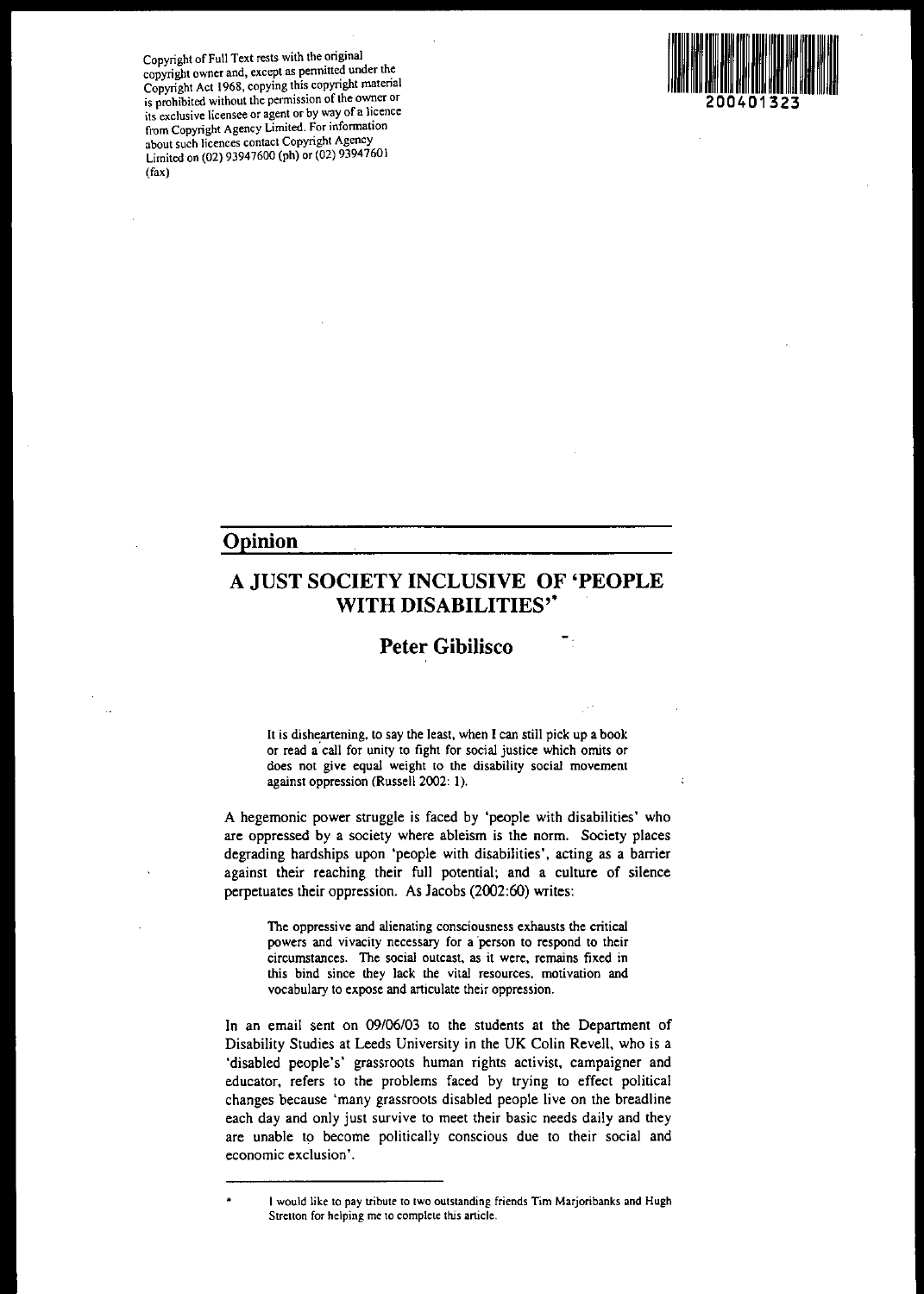In 2003, *Disabled Peoples [nternational,* according to the International Classification of Functioning (ICF), defines disability 'as the outcome of the interaction between a person with an impairment and the environmental and attitudinal barriers he/she may face'.' Some analysts believe that levels of exclusion can be translated into a function of capability (Sen 1999, Zarb 1995).' Most of these exclusionary factors are created by society in general and its preoccupation with ableist or likeminded social norms. The functional restrictions, faced by speople with disabilities' are imposed by human distortions of capabilities and **opportunities, exacerbated by prejudice. discrimination, inaccessible environments and inadequate support (Crow·'1996).** '1.t.i~ :,y:rl....l·irrl-.;.(~ ~fi r - .. :'~ I:' ·':-I:tl·~ ...,rh

My analysis of these issues has been influenced by the arguments of Marta Russell concerning the political economy of. 'people with disabilities'. Her experience and writing adds both pragmatic and theoretically informed insights. Russell has been disabled from birth. She began writing as her disease (Cerebral-Palsy) progressed. She **worked in the film industry, focusing on the social and economic aspects** of disability. As a producer and photographer, her investigative reporting earned her a Golden Mike Award for Best Documentary from the Southern California Radio and Television News Association in 1995, **At the same time Russell has raised a daughter. Her. experiences have no** doubt aided her in developing an informed and critical analyses of. disability policy (Russell 1998).

The 1970s brought the rise of the social model for 'people with disabilities'. This model promoted the use of their personal experience of disability and institutional life to show that it wasn't their impairments which caused the problem, but the way society has failed to make allowances for their differences and shut most 'people with disabilities' away from mainstream society. It sees the problem as the result of any **social behaviour or barriers which prevent people with impairments** choosing to take part in ordinary life and society (Ideas in Motion 1995). **It therefore focuses attention on those aspects of their lives that need** changing.

The conservative medical model. of 'people with disabilities' assumes that full participation in society for 'people with disabilities' is only to be found through a medical cure, or fortitude. The medical model can be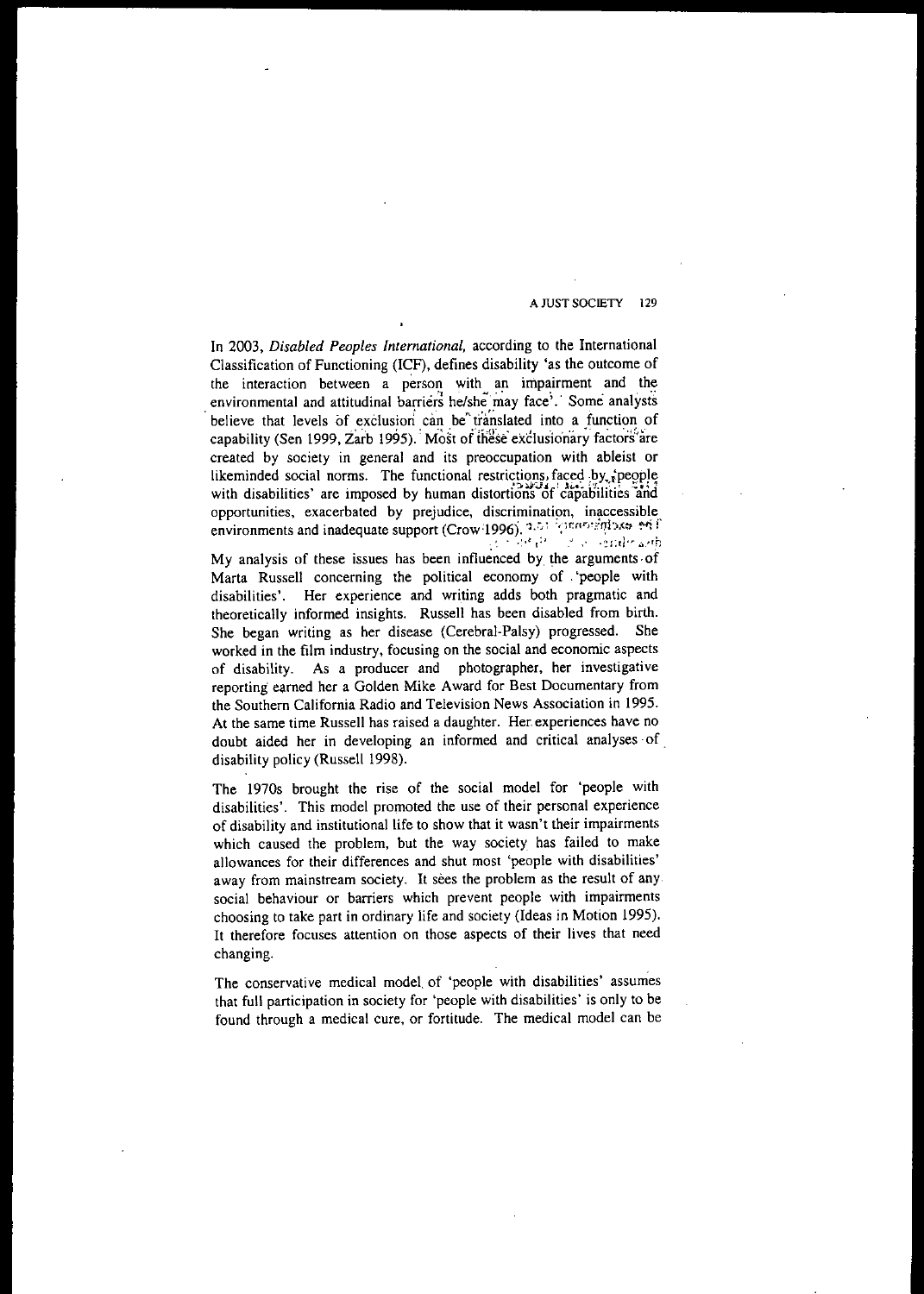seen as a main reason why societies that acknowledge the importance of breaking down the barriers facing 'people with disabilities' have nevertheless found it so hard to dismantle them (Crow 1996:58). It is important to understand how this medical model is challenged by the social modeL That is the purpose of this short article, leading into the development of a social democratic position on 'people with disabilities'.

## **The Medical Model**

The exclusionary role born out of the medical model for 'people with disabilities' is highlighted by its historically presumed method of medical care. Medical care was firstly acknowledged as a responsibility of the extended family. However, with the increasing professionalisation of **medicine, care came to be mainly performed by medical practiorers and** hospitals. According to Harrison (2000:160), hospitals were originally institutions of charity that were able to supply medical care to the poor, free of charge. However, Harrison (2000:160) argues that under medical supervision care for the poor was replaced by care for the sick. Therefore 'the sick received free care and hence the clinicians enjoyed more the righteous role of supplying medical treatment to the sick (or unable) free of charge, rather than supplying it (medical treatment) to the poor (or unworthy)' (Harrison 2000: 1660).

The biomedical model of 'people with disabilities' focuses on people's impairments rather than their qualities (Zarb 1995). Traditionally, care for a person with disabilities was found within the extended family, and such care was usually provided by the female family members. The **carer in most circumstances was described as a martyr or saint, and the** person with the disability usually seen as their dependant, under their family or professional control. It is disempowering for many 'people with disabilities' to be treated as care recipients instead of citizens (Harrison 2000: 160-161).

The doctor-patient relationship highlights the power imbalance of the medical model, as the doctors' interests do not always lead them to act in the best interests of 'people with disabilities'. loe Harrison (2000:161) reported a personal example. The event took place during the costly but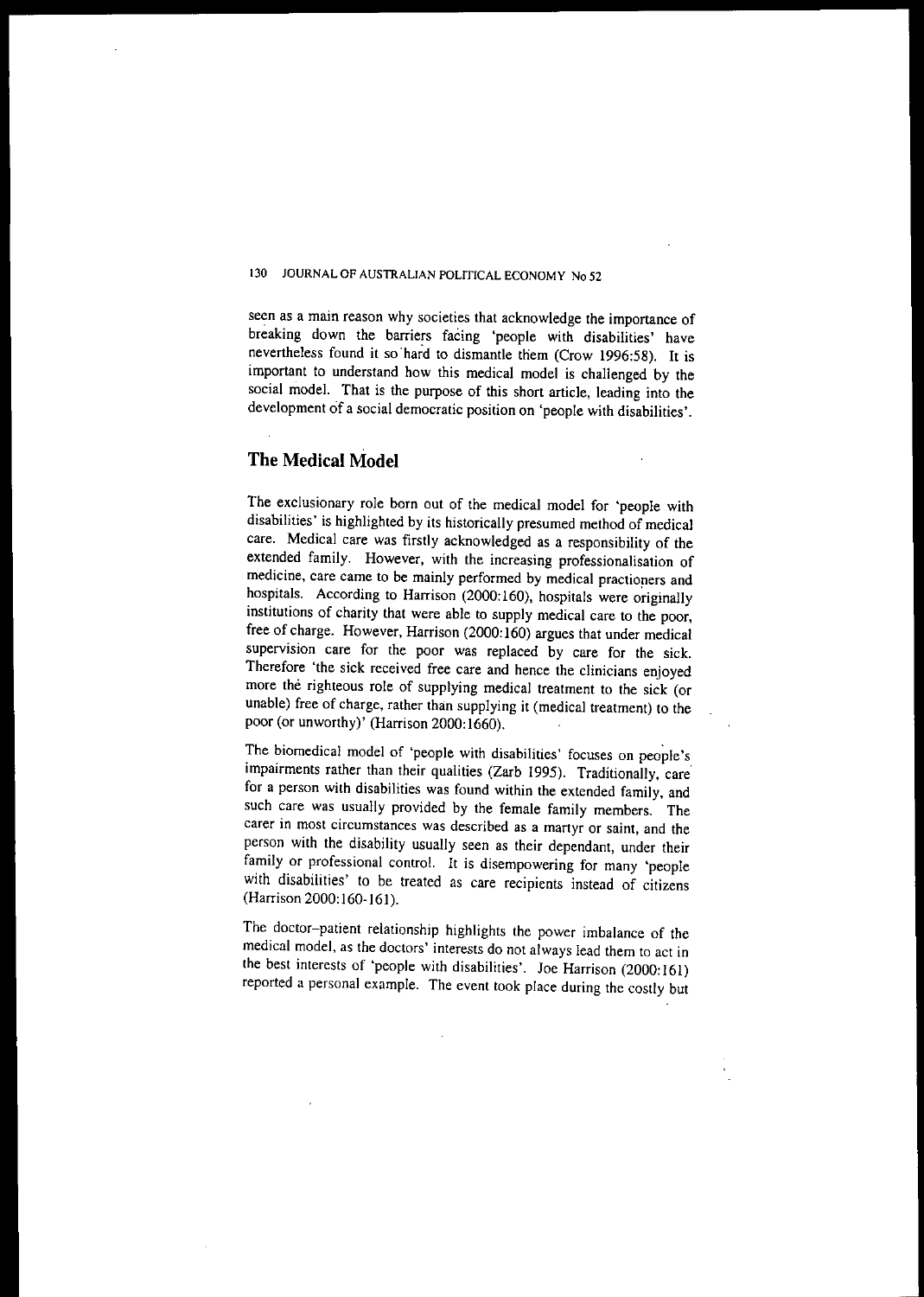mundane medical procedure known as electro cardiogram - basically, you are plugged into a machine that can measure your heart beats. When Harrison happened to have a major convulsion midway during the procedure '(t)he doctor chose to record the seizure rather than assist me, to increase his understanding of my seizure pattern'. The medical model provides for a system where the needs of 'people with disabilities' are not always a priority (Barnes 1996). Pfeiffer (1993: 16) acknowledges another example:

> **in June 1989 a minister in Washington, DC, who has epilepsy, had a seizure on his way home from work. He was taken to the hospital in an ambulance and when he awoke he got out of bed. Three hospital security guards forced him back into bed and strapped him down. When he protested and demanded to see a physician, he was gagged with a surgical mask. The medical staff at the hospital informed him that, since persons with epilepsy were dangerous. he was being forcibly restrained.**

Clear (2000) and Priestly (2001) are among many who argue thal 'people with disabilities' are a socially excluded minority that is politically marginalized. For many 'people with disabilities' there is no known **medical cure or treatment. To create a just society for all we must** therefore alleviate and phase out any forms of social exclusion that hinder the fulfillment of impaired people's lives and citizenship.

In his alignment with the medical model of 'people with disabilities', Harris (2000:102) from the British Medical Association argues that **'there is no reasonable sense in which defining disability in terms of** harmed conditions discriminates against the disabled and there is no evidence to suggest that disabled people prefer a social model'. He then<br>impugns their motives as self-centered: 'People with irremediable **impugns** their motives as self-centered: **disabilities of course prefer a "social model" because the medical model** is of no further use to them. fhey want to operate on things that can be changed, not on things that can't be changed', So indeed do all social democratic supporters of the social model, and of a just society.

I personally am a 41 year old sufferer of a severe disability (Friedreich's Ataxia) that at present cannot be cured, It is my belief, and the belief of many academics, such as Sen (1999), Priestly (2001) and Russell

/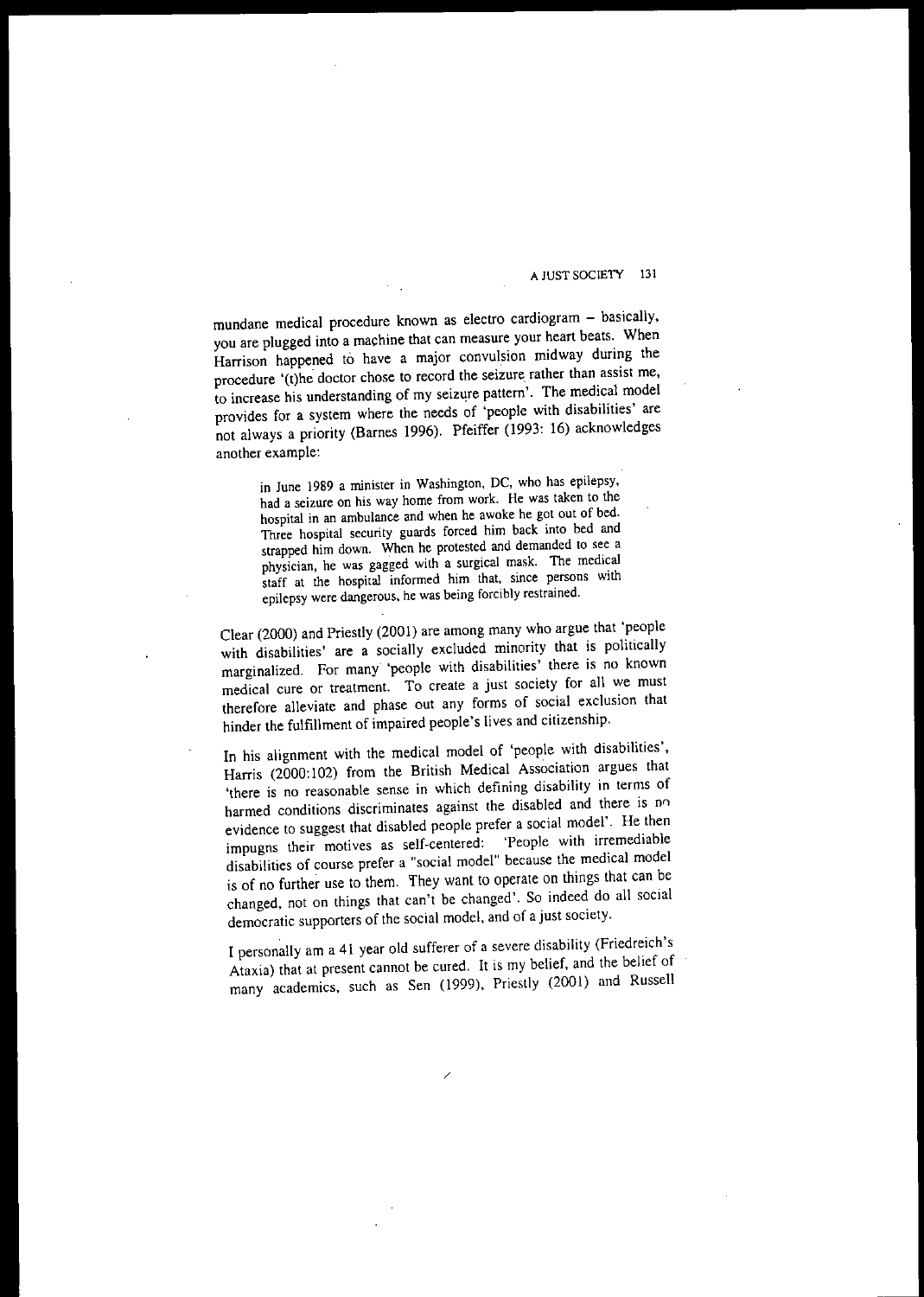(2000a), that most capabilities and activities pertain to many norms that arise outside the medical model, but usually within the social model of 'people with disabilities', Harris above has identified the medical model with all medical procedures, I am sure that there are medical procedures in the daily lives of most 'people with severe, incurable disabilities', but that does not reduce the importance of their social opportunities,

## **The Social Model**

The social model concerning 'people with disabilities' was starting to become influential over twenty years ago, both within the disabled **persons movement and as an influential driver in social policy for** 'people with disabilities', For example, when analyzing mobility **impairments the social model asks why the environment is inaccessible** and how it could be changed to accommodate 'people with disabilities' (Barnes 1996; Zarb 1995), Brian Howe, formerly the Deputy Prime Minister of Australia 1992-95, understands the social model as taking a social approach towards 'people with disabilities':

 $T$  **h**at emphasizes the capacity of people to relate to others, and to **develop their capacities in response to their attitudes to society, as well as societal attitudes towards them. The development of 'people with disabilities' is largely influenced by societal expectations. This is obvious if you think of the changes that have taken place in recent decades (Howe, 2003).**

Nobody can deny the sincere empathy and compassion of the collective' public contribution of social security benefits to 'people with disabilities', However, the social model is developed partly to move beyond this paradigm, Like its namesake, the social model is a strand of social science, prompting us to continually appraise the means in order to foster satisfying ends, This is not to deny the need for adequate social security for.'people with disabilities', The social model recognizes that 'people with disabilities' face many barriers to fulfilling social, cultural **and economic lives. As with poverty in many cases, the solutions are more than merely economic. But the economic barriers can be substantial. Living at low levels of subsistence is an unfortunate reality**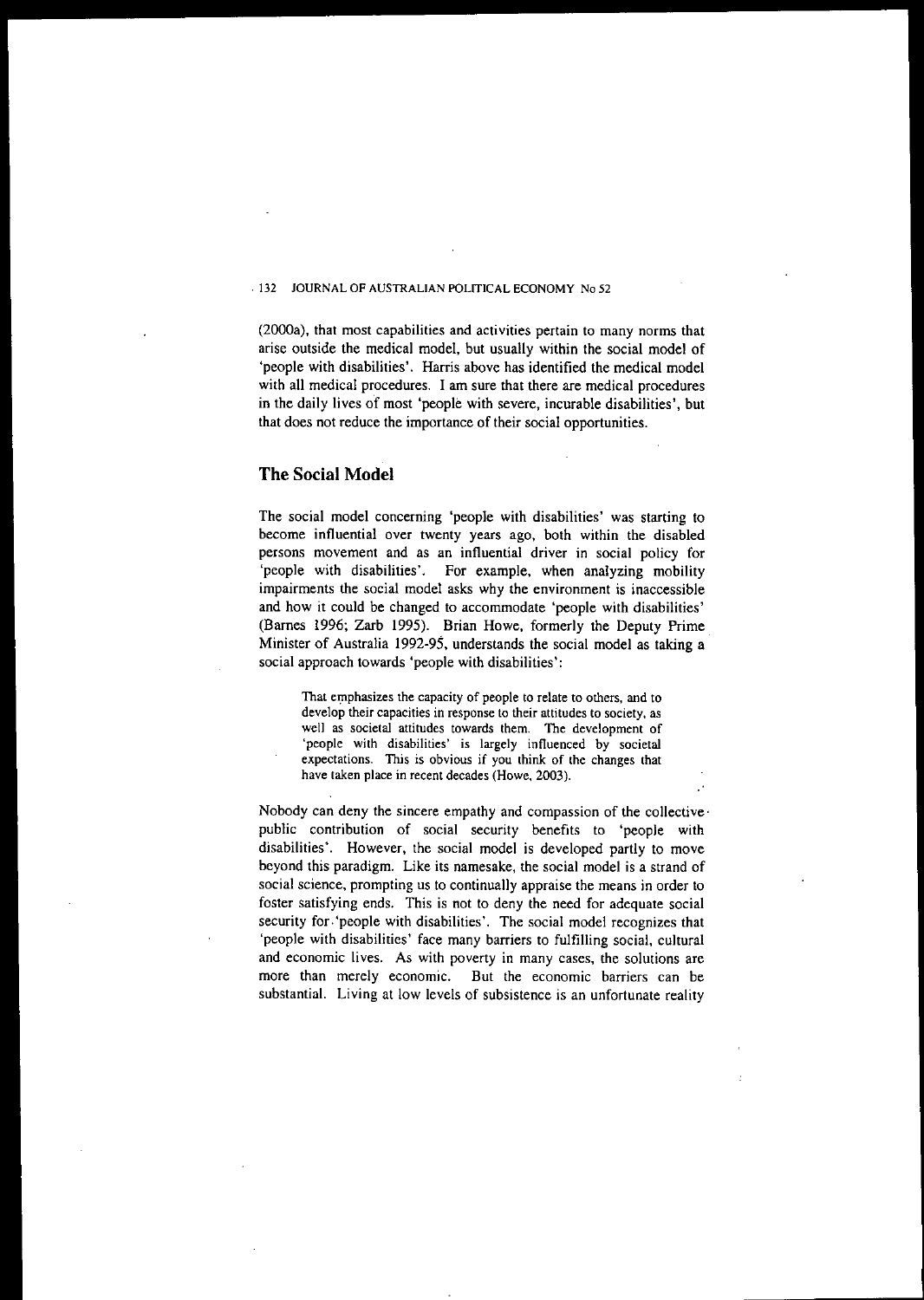for many 'people with disabilities', ruling out many of the activities that lift the spirit and encourage self-esteem.

Sarah Supple, a lady I interviewed via the Internet, is 26 years old and was registered blind at 21. Sarah is currently studying for her Doctorate in psychotherapeutic and counseling psychology at Surrey in England. She points out that'[t]he social model is pursuant of society's general understanding of 'people with disabilities', but we will still encounter **restrictions. concerning choice and opportunities. both through physical** barriers and social exclusion' (Supple 2003).

**The** social model has raised an element of confusion in some recent debates about its supposed limitations. Critics of its treatment of relations between impairment and disability believe it to have created a **false doctrinaire approach concerning impairment in terms of pain,** illness, depression, fatigue and so on (Barnes 1996). When disabilities arise from the way society treats physically impaired people, there are two truths which are not necessarily contradictory. The disability would be less if the social barriers did not exist. It would also be less if there was no impairment (Stretton 2003). Any medical reduction of the impairment is good. Any reduction of the social barriers is good. Why need the debaters disagree?

I believe this example highlights the paradox that may prevail when we have too much of one model and not enough of the other. For example, sometime ago *circa* 1987, a friend of mine with Friedreich's Ataxia (the same disease I have) was to be married to the guy of her dreams (an ablebodied individual). However, as she signed the register, she got a bit too excited, had a heart attack and died. The wedding was a beautif:1 moment, and the embodiment of the social model. In hindsight, **however, what should have been done to prevent the heart attack remains** the domain of the medical model. In other words. it is the interaction of the medical and social models that is important.

Critics of the medical model accuse it of diverting attention from the social barriers, and encouraging the belief that the impairment is the main or only cause of the disability. Some critics of the social model think it exaggerates some impaired people's capacity for social and **economic activity: the medical barriers are such that the social barriers**

/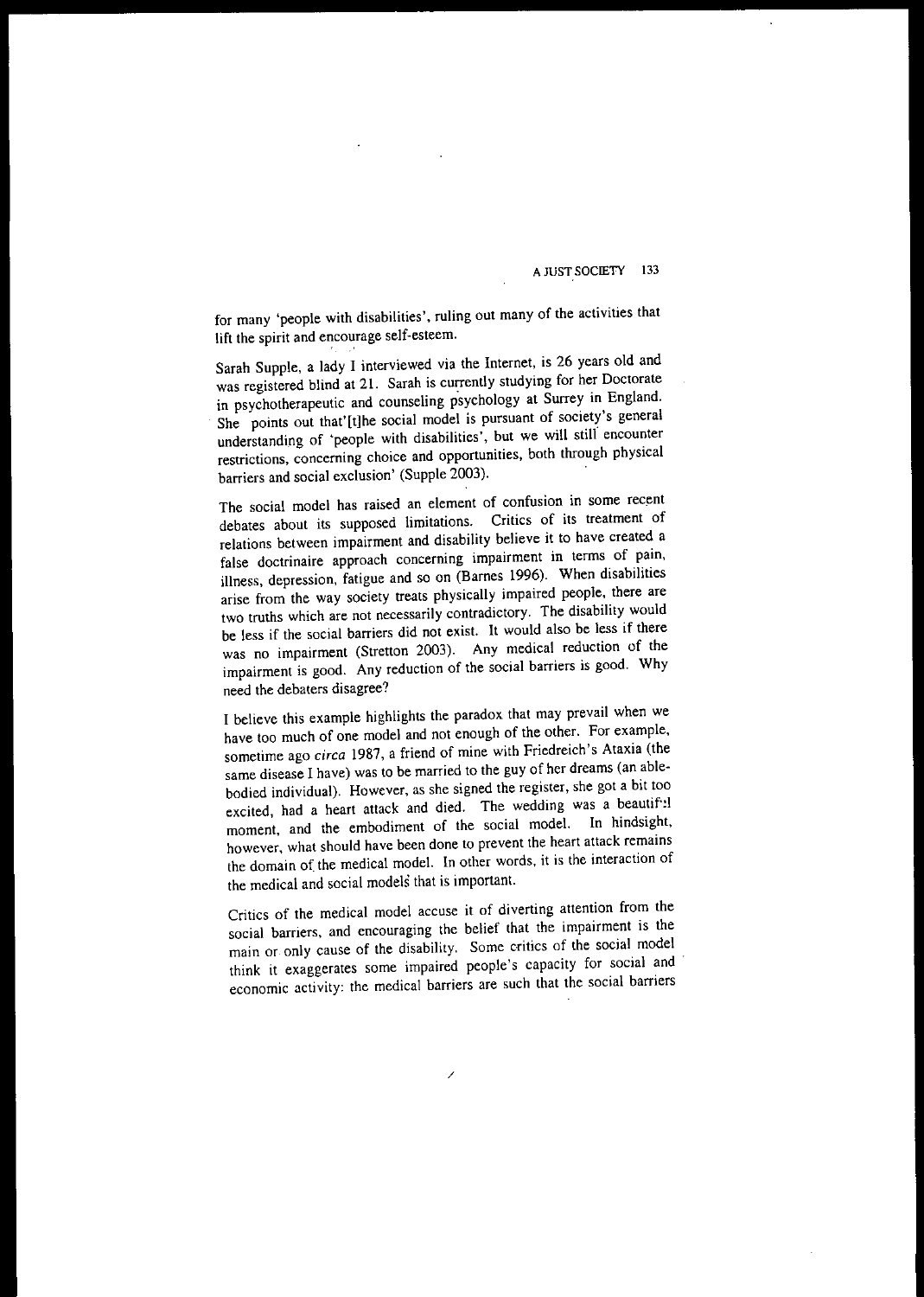**don't add much to the sufferers' deprivation. Between those views it is possible to disagree about the weight of causation in particular cases, and** about the practical possibilities of social reform (Stretton 2003). But **none of these problems of judgment, which can vary from case to case,** should discredit the social model or excuse a belief in the medical model **alone.**

In his introduction to the book *Promises Promises,* Clear' (2000) discusses the social approach to disability which sees impairment as not **being necessarily tragic, though in practice it often is so. "Impairment can** be seen as a function of human diversity, but it can bring systematic discrimination and exclusion from mainstream society. Clear (2000) argues that the trouble is therefore in *rhe disabling sociery.* The lives of people labeled as impaired or disabled have the same value as people who live without those labels. Whilst there are instances where impairment is directly responsible for pain and discomfort, what really **disables is the soda-cultural system that does not recognize everyone's** right to equal treatment throughout the life course (Wolbring 2001:47). Pfeiffer (1993: 31) states:

**The problem is seen as One that exists in the environment, such as**  $t$  the attitudinal, architectural, sensory, and economic barriers faced **by persons with disabilities. Often the problem is further defined as overdependence on professionals and others, as well as inadequate support services to overcome these barriers. The solution is seen to be (generally) self·advocacy, system advocacy, removal of barriers, and control by the disabled person, who decides what is hislher desired outcome.**

Newell (1999: 172) quotes Alison Davis:

**If I lived in a society where being in a wheelchair was no more remarkable than wearing glasses and if the community was completely accepting and accessible, my disability would be an inconvenience and not much more than that. It is society which handicaps me, far more seriously and completely than the fact that J have spina bifida.**

The medical model has traditionally placed many other stereotypes, stigma and disutilities upon me and many 'people with disabilities'. For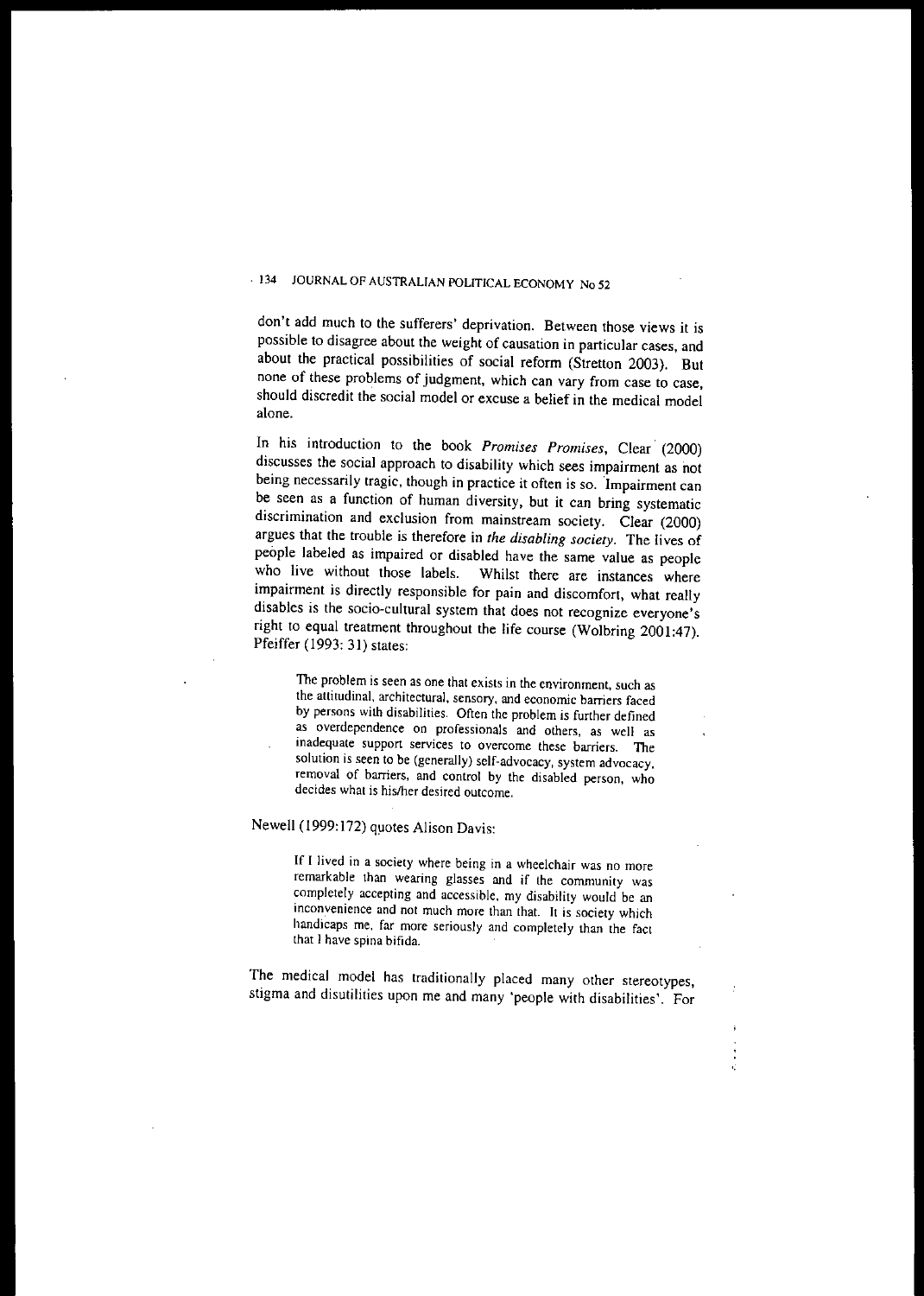## 700 - 323 U.S. S. L. W.

A JUST SOCIETY 135

example, I have been pitted, conveniently verbally misunderstood, looked down on for<sup>1</sup> my abnormal structure and characteristics, characterized as a loser. Over the years I have come to understand most people's roles in the barriers to social inclusion as due to their lack of accessible information about disability. If, according to the medical model, such problems are a reflection of my severe disability, what would be the best model to explain the progress of my PhD in Sociology, which I plan to submit early in 2004?

Stretton (2003) points out that the essential factor is the correct balance, a major contributor to a happy and justified life, It is an essential **undertaking to try and maintain the correct balance for success and** happiness in all of life's pursuits, The correct balance will assist 'people **with disabilities' make necessary strategic choices, about how and what to prioritize in life. They must construct their lives around what they can** do, not what they cannot. For example, today within the higher **education stratum I feel appreciated, and to some degree this has a flow**on effect to other aspects of my life, Hence, you should enjoy what you do, and maybe from there you can develop whatever needs developing,

**However, to succeed in today's society most actions by 'people with disabilities' need the adequate collective assistance of the state. And only on rare occasions are such collective state empowered actions** driven solely by either the social or the medical model of 'people with disabilities'. We are humans and are therefore too complex to have adequate action sustained by one political approach or paradigm (Stretton 2003),

# **A Social Democratic Model of 'People with Disabilities'**

Social democracy should endeavor to represent all sections of our society and especially to encourage the protection of its disadvantaged groups, Society today is structured differently from the post-war Keynesian period that provided the golden years of capitalism and the provision of welfare (Skidelsky 1996; Stretton 1999), Government assisted welfare **for the first time gave individual·social empowerment to some members** of minorities that they could use as a vehicle for further development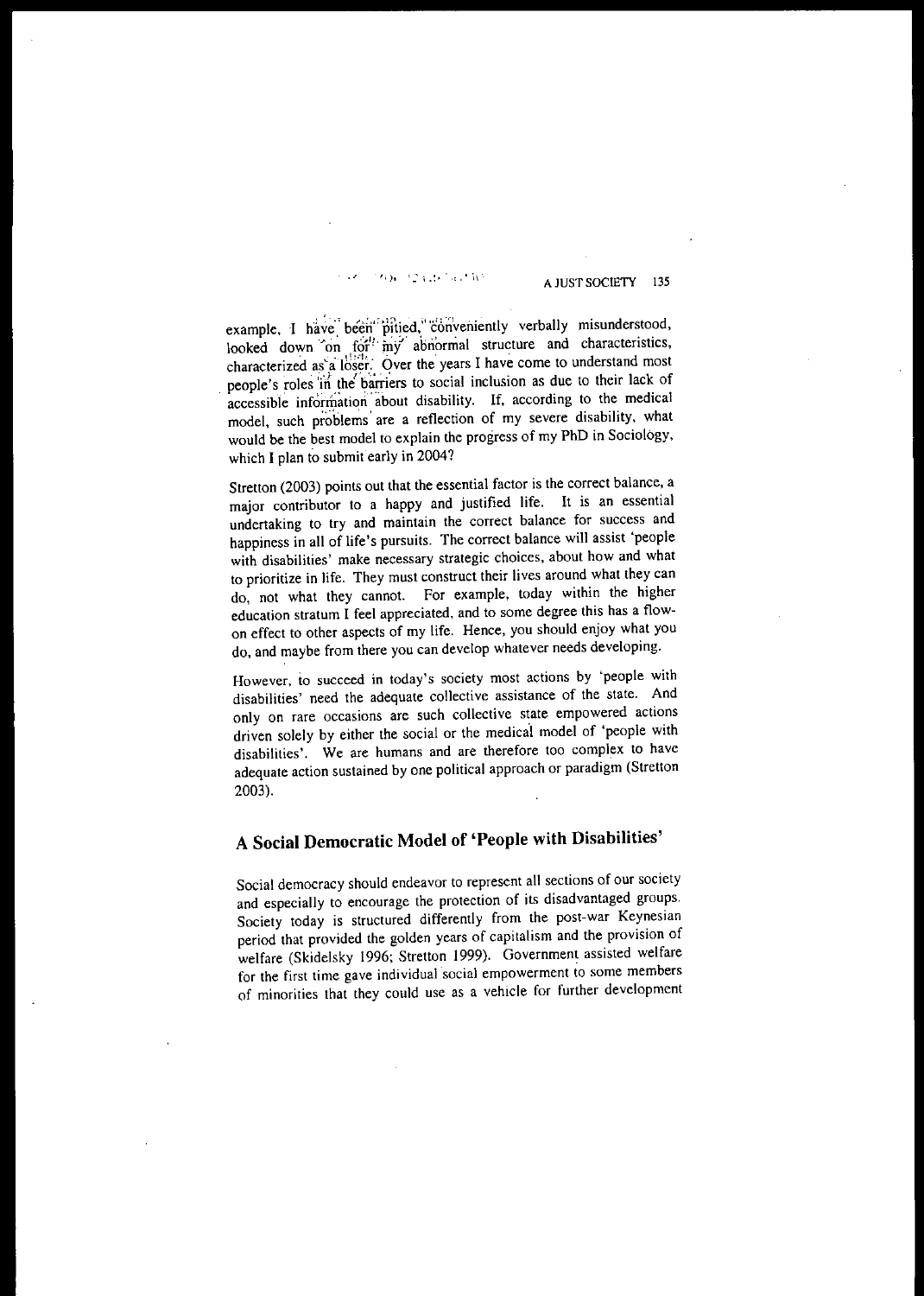(Harris 1997). That allowed some minority groups, including 'people with disabilities', to express and create independence. Today we live in a society of difference, in which 'people with disabilities' have moved from the political margins to the mainstream (Priestly 2001). However, Gleeson (1997:202) argues that there has recently been a political paradigm shift towards postmodernism and 'new right' theory, linked to a fear and understanding of what globalization may offer or enforce. Most neo-liberal strategies tend to weaken policies based on the principle of social justice by endeavoring to 'reform' them and reallocate their funding, believing them to be nothing more than a hindrance to the outcomes devised by economic freedom (Lane 1991; Balogh 1982).

Neo-Iiberalism, broadly speaking, prescribes an environment in which business people would find adjusting a job to suit the capacities of a disabled worker an unjustified impediment to profit making (Russell 20ooa). It is incompatible with the goal of empowering 'people with disabilities' to enjoy equal access to the same fundamental civil and human rights as the non-disabled population (Clear 2000). As Russell **argues:**

**In an era where both [political] parties have become worshipers of the market and are owned by investors and corporations. the matter has become bipartisan. Neo-liberal and Third Way politics both replace redistributive goals with a market approach catering to business class needs and both adopt the supply-side theory that the economy is burdened by overly·generous welfare provisions which give too much security to workers (Russell 2001: 12).**

Social democratic policy, much like the social model of 'people with disabilities,' would endeavor:

- to provide support that will enable 'people with disabilities' to play as full a role in society as possible;
- to facilitate the empowerment and liberate and foster the self esteem of 'people with disabilities';
- to persuade all members of society that 'people with disabilities' are people with rights, hopes, aspirations and feelings;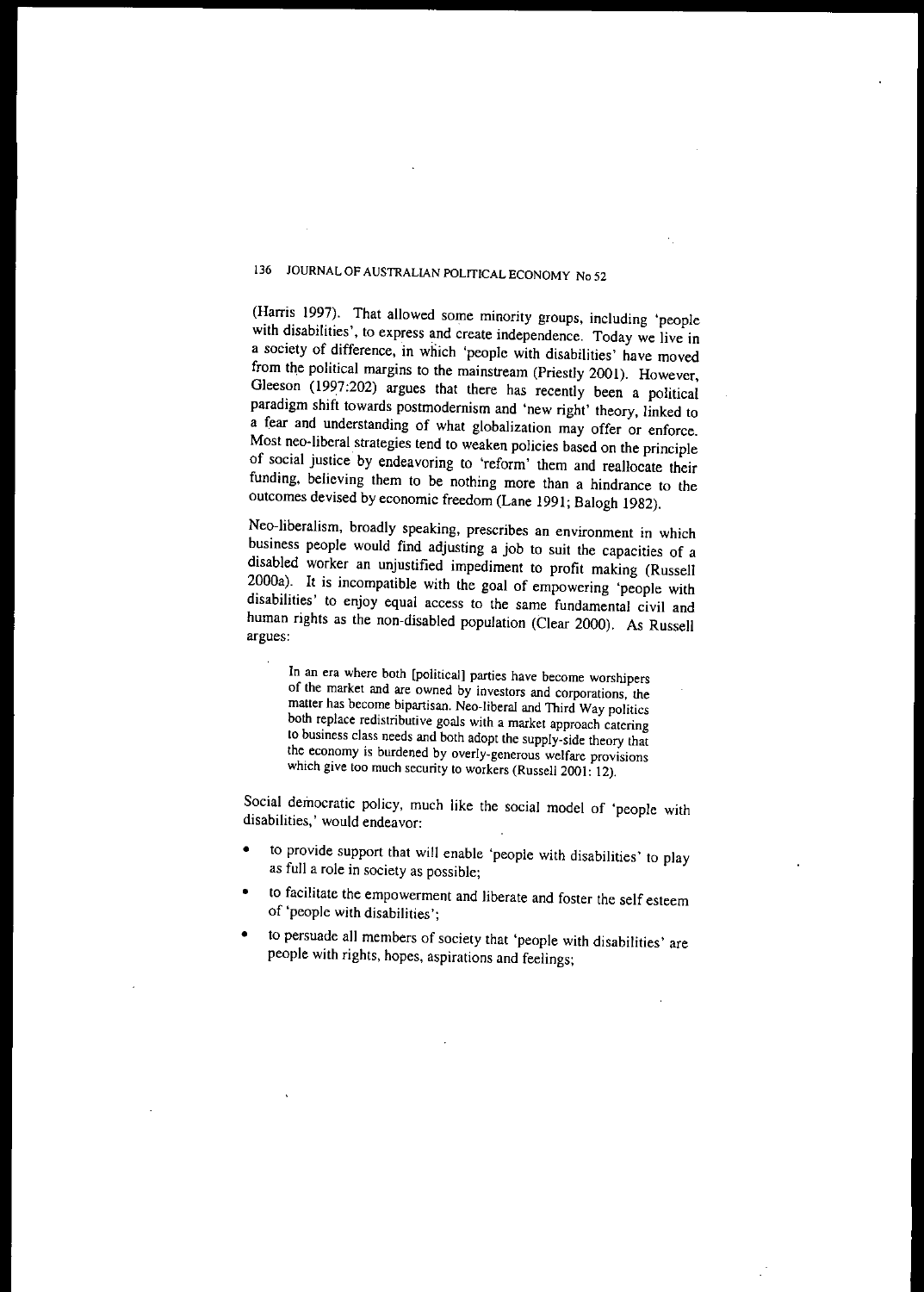- to hasten the creation of an equal society in which 'people with disabilities' do not have to fight for their rights. but instead are accepted for who they are, and are allowed to perform real and  $meanineful$  roles in society; and
- to endeavor to change negative attitudes regarding 'people with disabilities' (Social Democratic Labour Party - Ireland 1999).

According to Gleeson (2001: 51):

**Reflexivity will redefine the 'intermediate' public spaces - the spaces of circulation, for example - whose democratic qualities have long been neglected. Those 'urban technologies' that attempt to make cities inclusive and accessible would no longer be derided as threats to efficiency or even heritage. Rather, the physical markers of inclusion, manifest in city form and function, will be celebrated as referents of social heterogeneity - of embodiment and social identity. The sheer pervasiveness of difference ... will defuse the border-drawing instinct and set the scene for new codes of social belonging.**

**Social democrats understand that social security benefits will continue as** the main source of income for a significant number of 'people with **disabilities', even when most forms of discrimination are vanquished.** However, 'people with disabilities' are human, and they require benefits because of age, because of their inability to find work, or sometimes due to the nature of their disability. It would be wrong to force such people into poverty, or a lifetime of frugality and despair, as a consequence of their functional restrictions (impairments). They need a benefit system which neither forces them into jobs for which they are ill-equipped nor **penalizes them for undertaking voluntary, community or part-time work.** As Russell (2000b) points out, because illness (as separate from impairment) can make it impossible for some to work for pay with **reasonable accommodation or to sustain a job, those individuals must** have a government entitlement to an adequate standard of living which rises with increases in the wealth and productivity of society.

**Social democrats acknowledge that success can only be measured over** time by the proportion of 'people with disabilities' who are successfully in employment. Nevertheless, social democrats are concerned that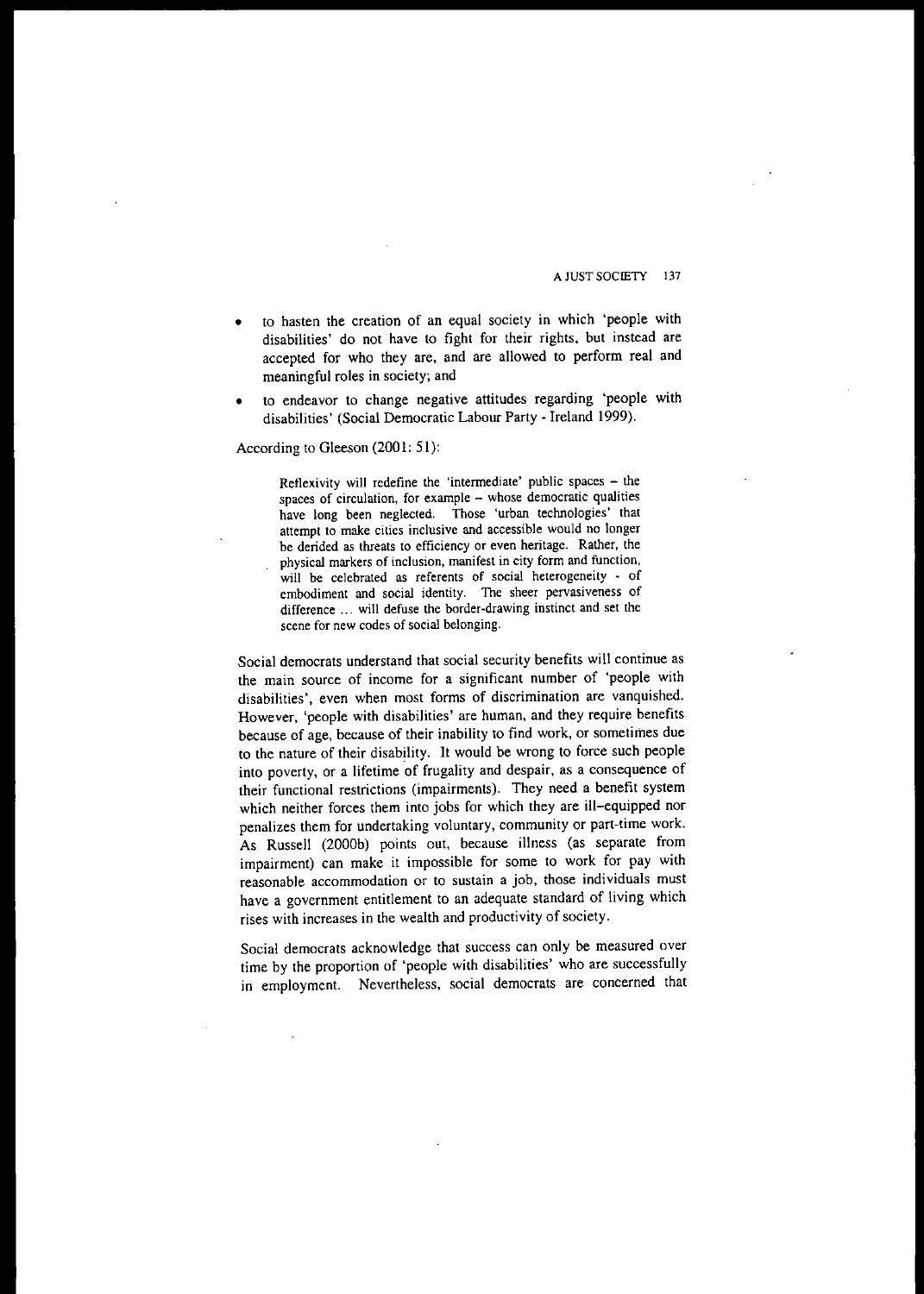'people with disabilities' are being required to attend job placement interviews or risk losing their benefit entitlements. That imposes a further form of discrimination upon people who may already feel isolated or discriminated against. They seem to be asked 'how do we know **you're honest?' rather than 'can we help you to find work?, for example.'** When it comes to 'people with disabilities', should mutual obligation be part of the rule for issuing benefits?

# **A Just Society for 'People with Disabilities'**

Raynor (1998) believes that justice within a community requires that privileges have to be earned, and can be challenged. It is transparent within a city where 'people with disabilities' and their carers get the support they need from the community because they need it, not because they can pay for it. Therefore, a just society is one whose citizens **believe that some or most forms of deprivation are avoidable. A just community does not assume that everyone has the same opportunity to demonstrate what they are capable of. Instead it ensures that they are** given every opportunity to do so. As Raynor (2000) argues, 'it is a **community with a moral net of interdependency'.**

**Currently western moral philosophers think of justice as having two principal dimensions - procedural and substantive. Procedural justice** deals with the legal implications, i.e. the justice of equal treatment in the eyes of the law. Substantive justice refers to the justice of society concerning itself with the the distributional effects of the social process, **not just the fairness of procedures. 'It is substantive justice that has traditionally been taken to mean social justice: a concern for the the** distribution of society's benefits and burdens' (Gleeson 1997:202). As Raynor (1998: 20) put it to the 'Ace Networking Conference' in Adelaide:

**The essential value of a civil society is what Ronald Dworkin calls equal concern and respect for persons. According to this principle we must treat people as human beings who are capable of forming and acting on intelligent conceptions of how their lives should be lived, treating other people as worthy in their own right, not as a means to meeting our own needs and desires.**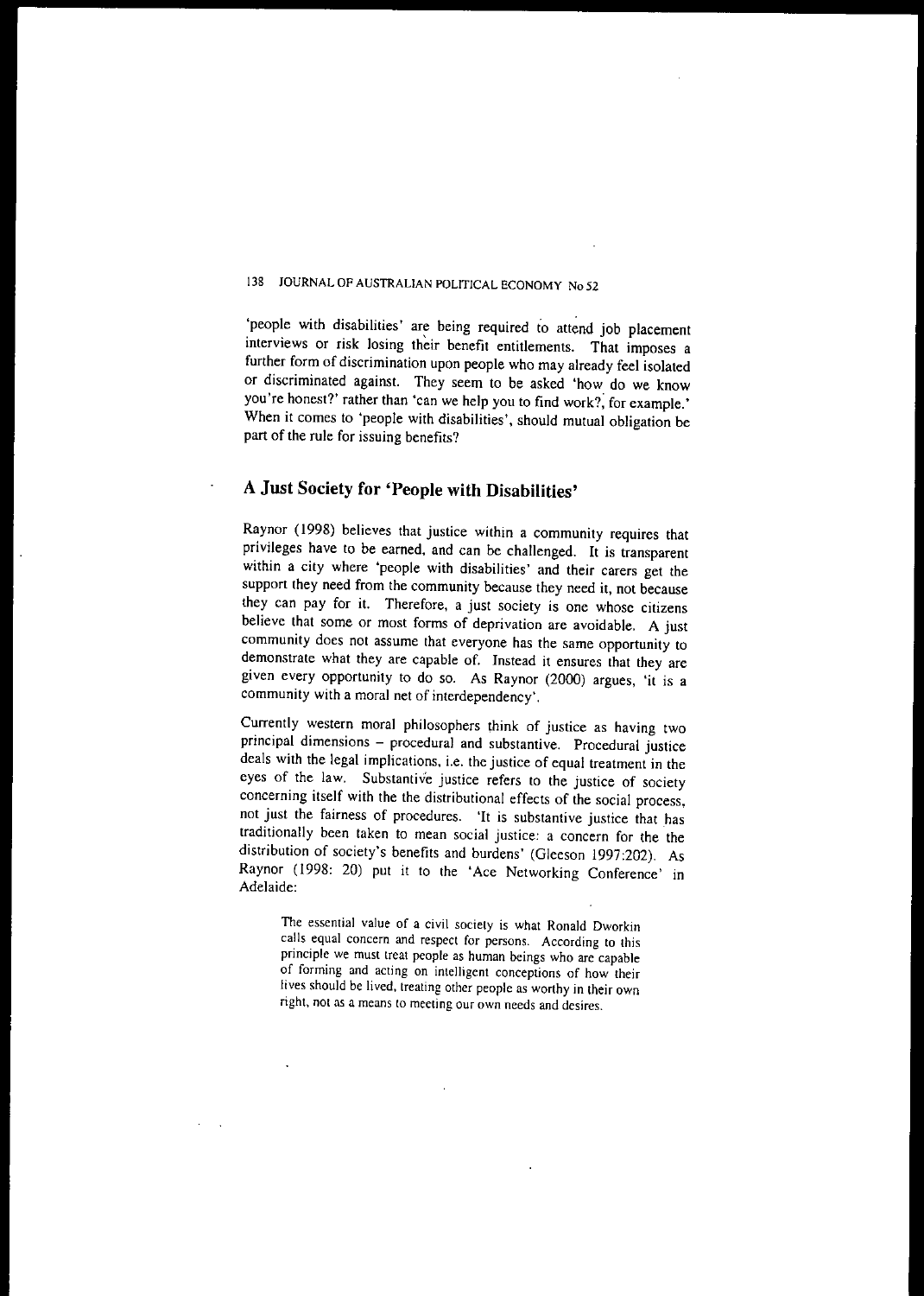Gleeson (1997:199) argues that for many years in western society 'people with disabilities' have been disadvantaged by societal norms, and by the way such norms harvest discrimination. However, Gleeson (2001:151-152) acknowledges that society has made some progress in the elimination of barriers to physical accessibility for many 'people with disabilities'. That helps to create *an enabling environment.* But the ethos of free-market capitalism remains a formidable hindrance to equal opportunity. Gleeson (1997:200) argues that most 'people with **disabilities' suffer from economic marginaliz3.tion, given the automatic** devaluation of their labour power in capitalist production. Russell (2002: 7) identifies normality thus:

**The concept of inferiority is rooted in the late 19th century social creation of 'normality.' 'The normal' was used as a means of measuring, categorizing, and managing populations, It informed hegemony, ranking order by the directive of the constructed 'norm.' In turn, normality established the universal, unequivocal good and right from which social, economic, and political rights were granted - rights being a means in liberal democratic societies of mitigating oppression.**

In her speech on 'A Just Society'. Moira Raynor argued that claims of a 'just society' by politicians are dealt with skeptically by the public. They are told that our priorities should be the economic fundamentals behind global competitiveness. Hence, to be an effective part of society, one **must be- efficient. To be competitive in a world economy, one must dismantle barriers to competition, such as regulated working hours and** special programs for disadvantaged groups. If those who cannot compete fall by the wayside, it will nonetheless be for the betterment of all. In Russell's (2000a: 5) opinion:

> **The emerging market economy meant that disabled people who were perceived to be of no use to the competitive profit cycle would be excluded from work. There was no room under market tyranny to accommodate disability by providing work schedules or** adjusting jobs **to fit disabled people's needs.**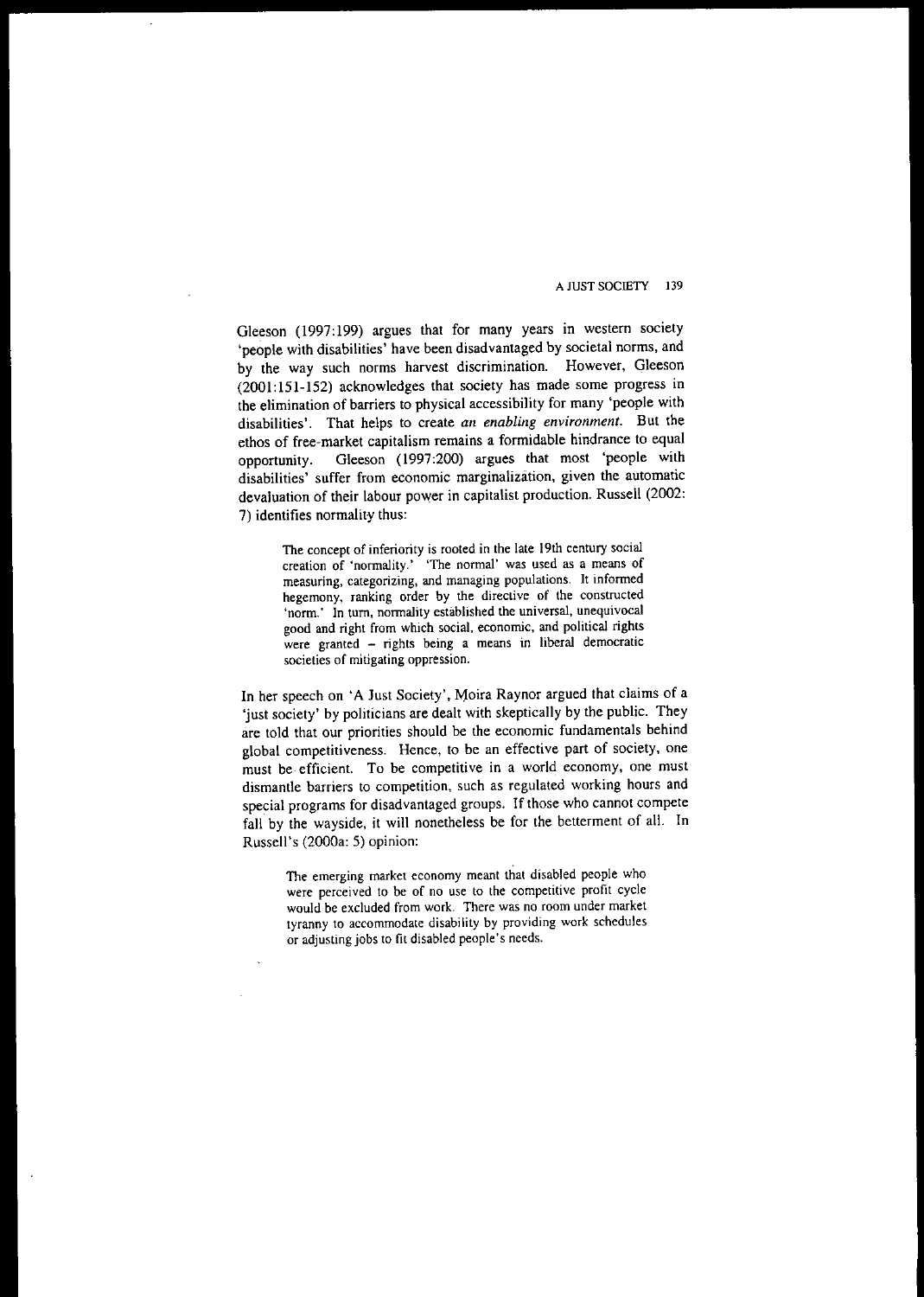It must follow that 'people with disabilities' are perceived as not capable of working at all. Most will therefore be excluded from the workforce, **driven into poverty, and eventually institutionalized.**

Social justice today, by contrast, should be about distrubutive justice. It **must promise freedom from oppression. and must meet any material** needs that may arise from social qualities such as gender, race, disability, and so on. That will enable all individuals and collectives to ensure thal their basic needs will be fulfilled. Gleeson (1997:206) believes these **needs have two dimensions:**

- material satisfaction (eg. food, clothing, etc.); and
- $\phi$  **social** participation (ie. non-exclusion on the basis of social quality).

It follows that material inequality and social exclusion are the antitheses **of social justice.**

### **Conclusion**

'People with disabilities' are widely acknowledged to have fewer opportunities and a lower quality of life than non-disabled people. **Hence, the actions taken to deal with or remove the disadvantage** experienced by 'people with disabilities' depend on what is believed 10 be the cause of the disadvantage.

The experience of disability is usually presented in the context of the **medical implications it is recognized to have, and viewed primarily as a** particular set of physical or intellectual dysfunctions. In this way the myth is perpetuated that 'people with disabilities' require medical **supervision as a permanent factor in their lives.**

In recent years some improvement for 'people with disabilities' has been brought about by the coming of the social model of disability and by 'emancipatory' disability research. The medical model of disability sees a disability as a diagnosable set of symptoms which either have to be **alleviated or might entail the isolation of the person from wider society.** The social model of disability views the physical or mental impairment as being a fact of life, and believes the attitudes and prejudices about it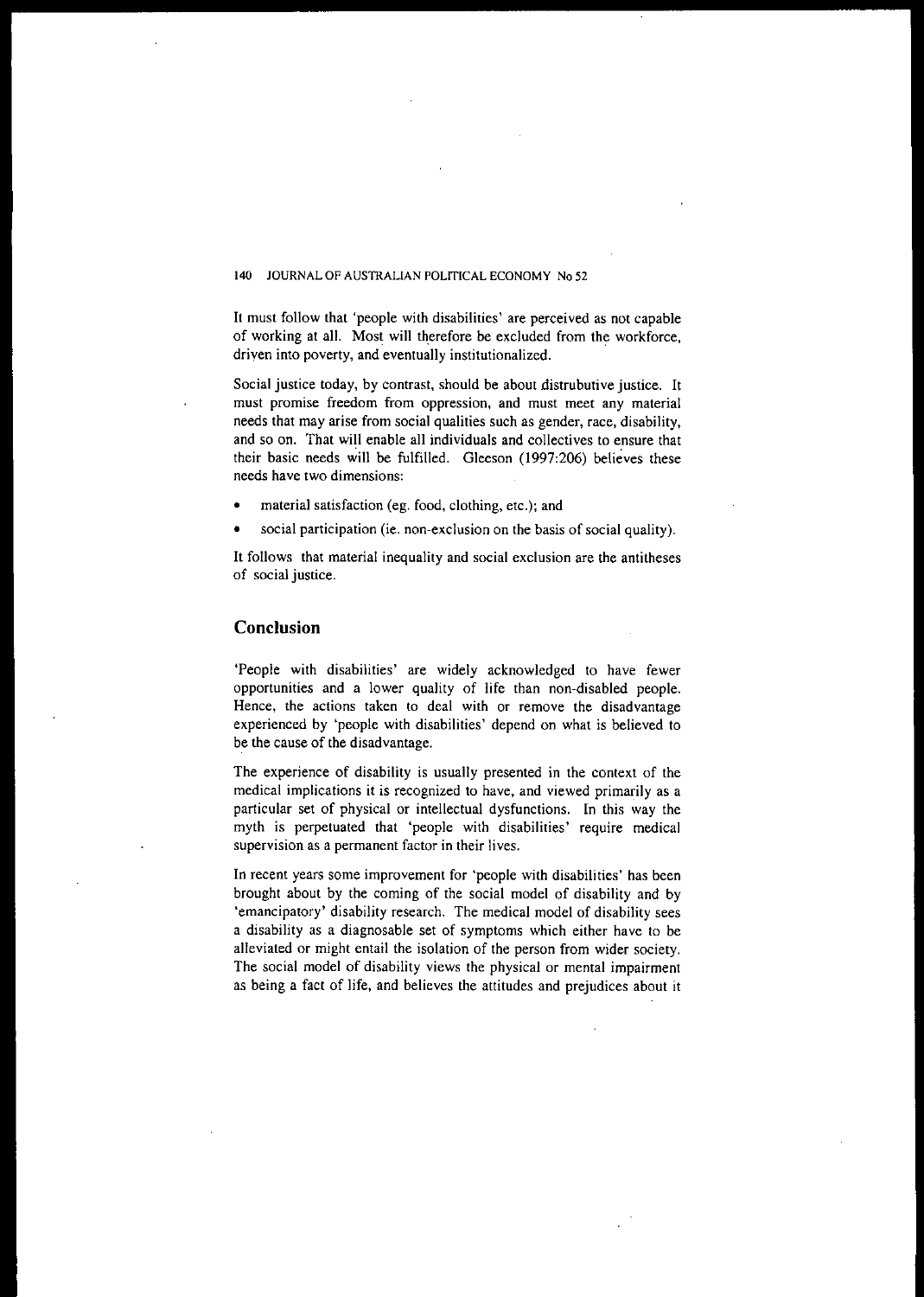are compounded by a lack of accessible and socially rewarding information. Social democracy understands and accepts the social model, as reflecting its own philosophy for a just society. That philosophy deserves to prevail, and to consign the less enlightened political processes of the medical model to history.

### References

Balogh, T. (1982) *The Irrelevance of Conventional Economics*, Weidenfeld and Nicolson, London.

Bames. C. (1996) 'Social Models as a Basis for commissioning: the social model, user involvement and services?' Executive seminar on User Involvement. Midlands Hotel, Derby, http://www.leeds.ac.uk/disability-studies/archiveuk/archframe.htm

Clear, M. (2000) 'Introduction', in Clear, M. (ed) *Promises Promises,* The Federation Press. Annandale, pp. xiii-xvi.

Clear, M and Gleeson, B. (2001) 'Disability and Materialist Embodiment', Journal of *Australian Political Economy,* no 49, pp. 34-55.

Crow, L. (1996) 'Including all of Our Lives: Renewing the Social Model of Disability' in Barnes, C, and Mercer, G. (eds) *The Disability Press,* Leeds, pp. 55-72.

Gleeson, B. (1997) 'Community care and disability: the limits to justice', *Progress in Human Geography, vol* 21, issue 2, pp. 199-225.

Gleeson, B. (2001) 'Disability and the Open City', *Urban Studies,* vol 38, issue 2, pp. 251- 272.

Hams, 1. (2000) 'Is there a coherent social conception of disability?', *Journal of Medical Ethics,* Volume 26, Issue 2, pp. 95- 105.

Harrison, J. (2000) 'Models of care and social perceptions of disability', in Clear, M. (ed) Promises Promises, The Federation Press, Annandale, pp. 159-169.

Howe, B. (2003) *lllterview with Peter Gibilisco,* unpublished.

Ideas in Motion. (1995) 'The Social Model of Disability', *Tile Disability Net,* http://www.merseyworld.com/iim/socialmo.htm

Jacobs, P. (2002) 'Potential Maximization: Toward a Micro-Sociological Approach in Disability Studies', *Disability Studies Quarterly,* vol 22, no. 1, pp. 59-73, hup:llwww.cds.hawaii.eduldsq/ articles *htmV2002IWinter/dsq* 2002 Winter 07.html

Lane, R. (1991) *The Market Experience*, Cambridge University Press, Cambridge.

McClelland, A. (2002) 'Mutual obligation and the welfare responsibilities of government', Australian Journal of Social Issues, vol 37, issue 3, pp. 209-225.